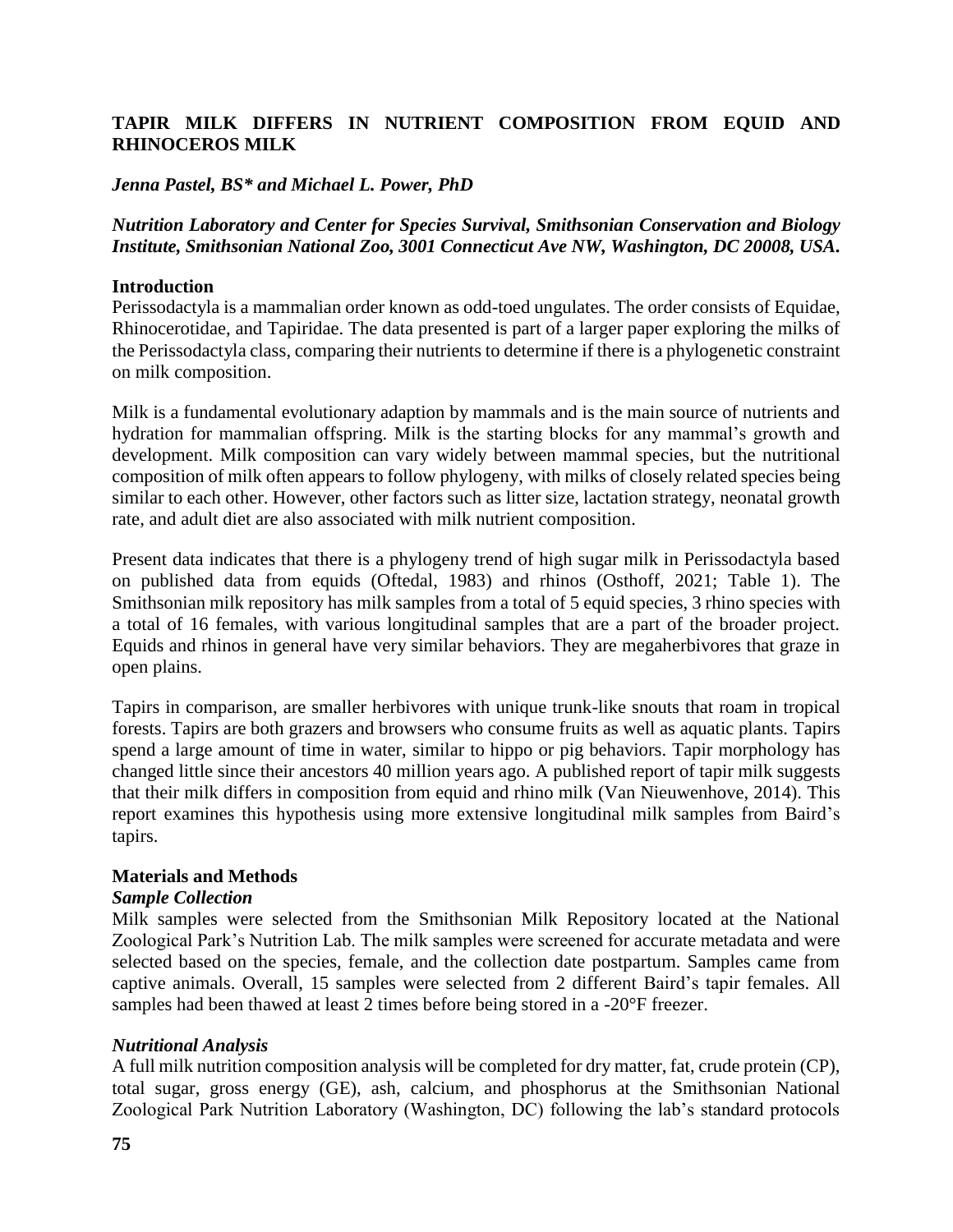(Oftedal & Iverson 1995; Hood, 2009). Crude Protein will be calculated by drying milk and running samples through a CHN analyzer (Model 2400; Perkin Elmer, Waltham, MA). CP is calculated by multiplying total nitrogen by the conversion factor 6.38 (Jones, 1931). Fat content will be measured with a microfat Rose-Gottlieb procedure that was modified (Hood *et al*., 2009). Total sugar will be measured through a phenol-sulphuric acid colorimetric procedure (Dubois *et al*., 1956; Marier & Boulet, 1959) using lactose monohydrate standards and read at 490 nm on a microplate reader (Model ELX808; BioTek, Winooski, VT). Ash will be determined by placing dried milk in a muffle furnace at 550°C for 8 h. Phosphorus will be determined by the AOAC-Modified Gomorri colorimetric method and read with a microplate reader and accompanying software (MRX TC Revelation) at 450 nm (Gomorri 1942; AOAC 1990). Calcium will be measured using atomic absorption spectrophotometry (Model 800 Perkin Elmer Analyst Flame Furnace Atomic Absorption Spectrophotometer; Perkin Elmer Co., Waltham, Massachusetts) at 422.7 nm using a nitrous oxide flame (AOAC, 1990). Dry matter was measured and calculated when drying the milks while subsampling for CP analysis and Ash. The GE formula used (GE  $=$ (9.11 kcal/g  $*$  % fat + 5.86 kcal/g  $*$  % crude protein + 3.95 kcal/g  $*$  % sugar)/100. To convert to kJ/g, multiply by 4.184 kJ/kcal) has been validated against GE values measured by bomb calorimetry for milk from several species, including rhesus macaques (Hinde, 2009), bongo (Petzinger, 2014), and African elephant (Himschoot *et al*., 2021). This equation has the potential to slightly overestimate GE because it fails to correct for nonprotein nitrogen (Oftedal, 1984).

## *Statistical Analysis*

Averages of the milk samples nutritional composition percentage and mg/kcal GE was calculated, and the longitudinal samples were analyzed with a linear regression.

## **Results**

Results are still pending and may vary as we continue our analysis. The DM% ranges between 10.05% and 28.89% while the general average is 15.46%DM. Tapir milk sugar percentage according to past literature and our recent findings is averaging around 4.73% sugar. There also appears to be a slight trend of increasing % sugar over time, consistent with declining DM (increasing water content; Table 2).

## **Discussion**

Tapir milk composition appears to differ from milks of the other two Perissodactyla families. The tapir's have a significantly lower percent sugar in their milk compared to rhinos and horses, whose milk ranges more around 7% sugar. In addition, tapir milk appears to have on average a higher %DM. We predict that fat, protein, and GE of tapir milk will all be higher than the values of the milks from equids and rhinos. This indicates that, although there are some phylogenetic similarities among the order, tapir milk has evolved to differ in nutritional composition from the other two families. The difference is likely due to the difference of environmental pressures and diet of feeding in forested areas comparatively to open plains.

More conclusions will be made or altered as more data is revealed. It will be interesting to discover if the sugar % is lower in tapirs, what other nutrient is higher than the rest of the Perissodactyla class, and if that nutrient is consistent to the conclusions made of its milk reflecting the tapir's difference in diet and environment.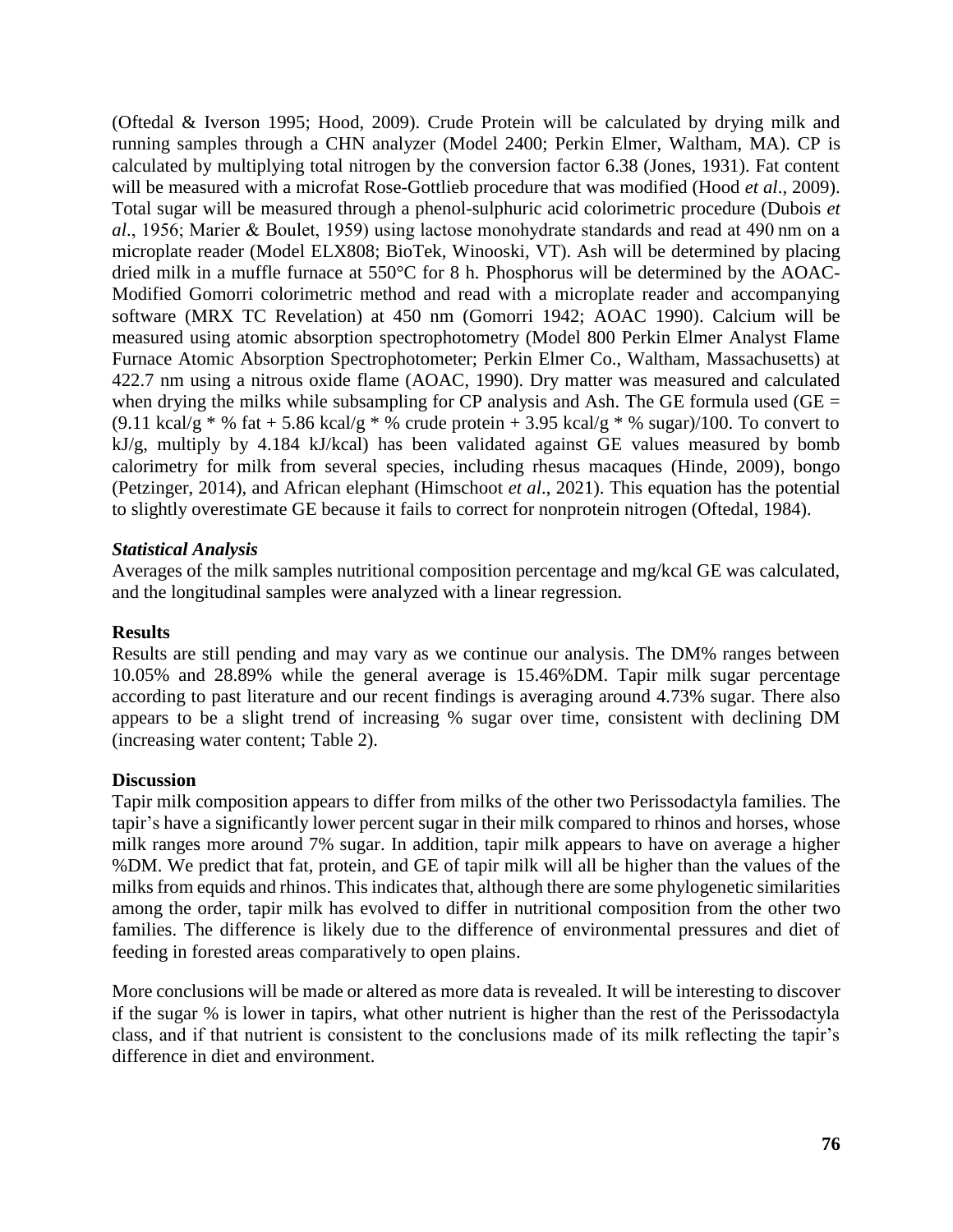## **Literature Cited**

- [AOAC] Association of Official Analytical Chemists (1990) Official methods of analysis of the association of official analytical chemists.  $15<sup>th</sup>$  Edition. Arlington, Virginia: Association of Official Analytical Chemists, Inc.
- Gomorri G (1942) A modification of the colorimetric phosphorus determination for use with a photoelectric colorimeter. *J Labor Clin Med* 27: 955-960.
- Hood WR, Voltura MB, and Oftedal OT (2009) Methods of measuring milk composition and yield in small mammals. In: Kunz TH and Parsons S, Eds. Ecological and behavioral methods for the study of bats. pp. 529-553.
- Jones DB (1931) Factors for converting percentages of nitrogen in foods and feeds into percentages of proteins. Circular No. 183. Washington, D.C.: United States Department of Agriculture.
- Oftedal OT, Hintz HF, and Schryver HF (1983) Lactation in the horse: milk composition and intake by foals. *J Nutr* 113(10): 2096–2106.
- Oftedal OT and Iverson SJ (1995) Phylogenetic variation in the gross composition of milks. RG Jensen, Ed. The Handbook of Milk Composition. pp 749-789.
- Osthoff G, Beukes B, Steyn AC, Hugo A, Deacon F, Butler HJB, O'Neill FH, and Grobler JP (2021) Milk composition of white rhinoceros over lactation and comparison with other Perissodactyla. *Zoo Biol* https://doi.org/10.1002/zoo.21618: 1-12.
- Petzinger C, Oftedal OT, Jacobsen K, Murtough KL, Irlbeck NA, and Power ML (2014) Proximate composition of milk of the bongo (*Tragelaphus eurycerus*) in comparison to other African bovids and to hand‐rearing formulas. *Zoo Biol* 33(4): 305-313.
- Van Nieuwenhove C, Perez ME, Hernandez M, and Luna Pizarro P (2014) Characterization of gross composition, energy value, and fatty acid profile of milk from lowland tapir (*Tapir terrestris*) during different lactation periods. *Can J Zool* 33(4): 305-313.